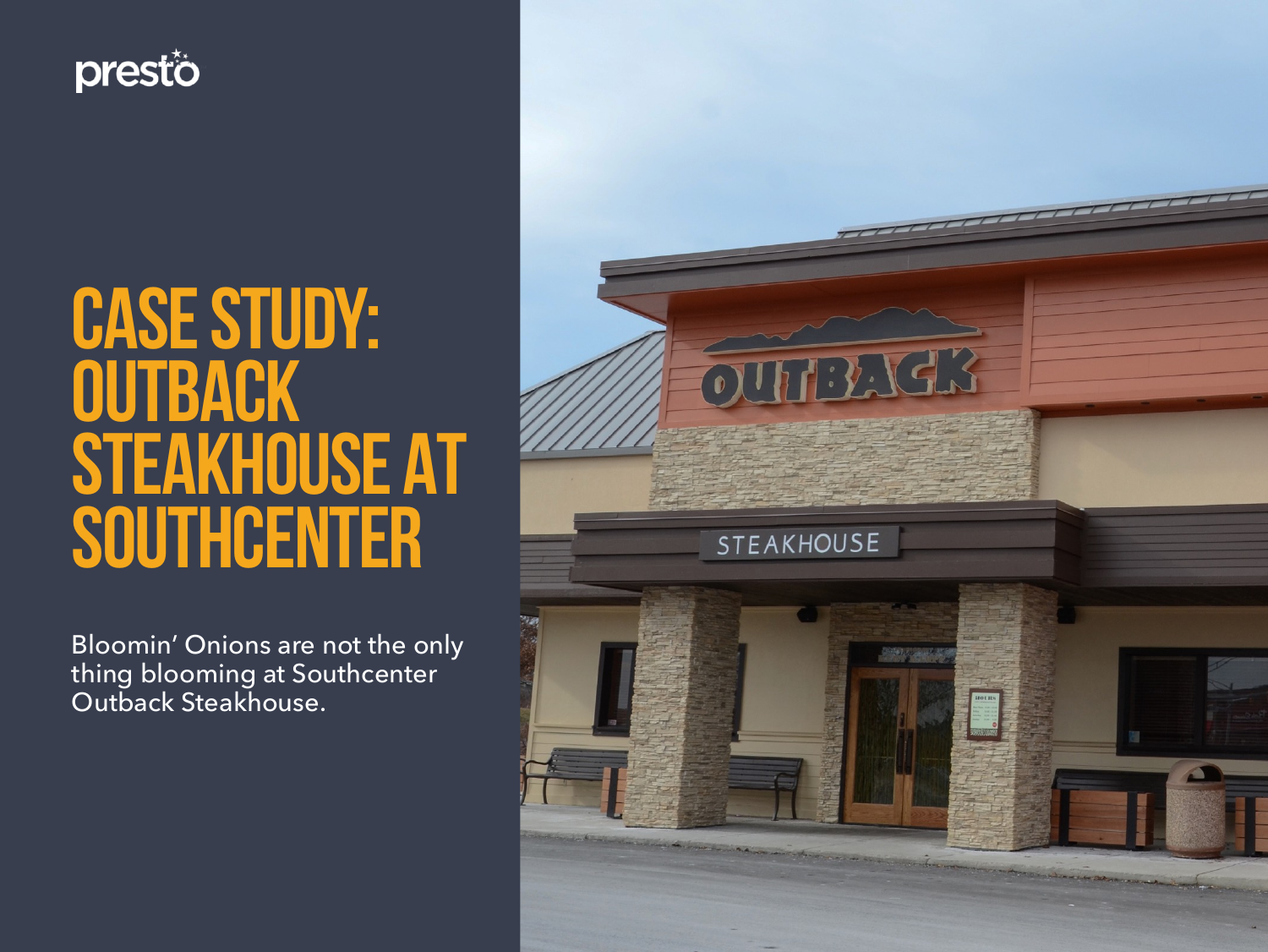# Company Profile

Outback Steakhouse is an Australian themed restaurant offering guests a variety of meal options such as steak, chicken, ribs, seafood, and pasta dishes along with its famous bloomin' onion appetizer dish. Located in the suburbs of Seattle, Washington, Outback Steakhouse at Southcenter serves dishes using fresh and high quality ingredients.

# **CHALLENGE**

With the minimum wage requirement continuing to rise in the state of Washington, Outback Steakhouse needed a solution to help reduce operational costs. Furthermore, they wanted a solution that would improve staff efficiency, increase sales, and enhance the overall customer dining experience.

## **SOLUTION**

The leadership team chose Presto because of its wide range of capabilities that would help sustain the restaurant and improve its business processes. Soon after deployment of Presto tablets, Outback Steakhouse started noticing a positive impact on customer satisfaction ratings.

The return on investment was also quick, resulting in a strong impact on the restaurant's bottomline.

Before the deployment of Presto tablets, our total cost of sales for front-of-house (FOH) operations was around 10.5 percent. This dropped to 8.8 percent with Presto, which is very significant in our industry. "<br>"<br>"

## **Kevin Manderscheid**  *Managing Partner*

Outback Steakhouse

# **BENEFITS**

## **Lower Cost of Sales for FOH Operations**

Using Presto, Outback Steakhouse was able to reduce its total cost of sales for front-of-house (FOH) operations from10.5 percent to 8.8 percent.

## **Improved Employee Retention**

As a result of the lower total cost of sales for FOH operations, the restaurant now has more cash left over for employee salaries. They used some of this cash to increase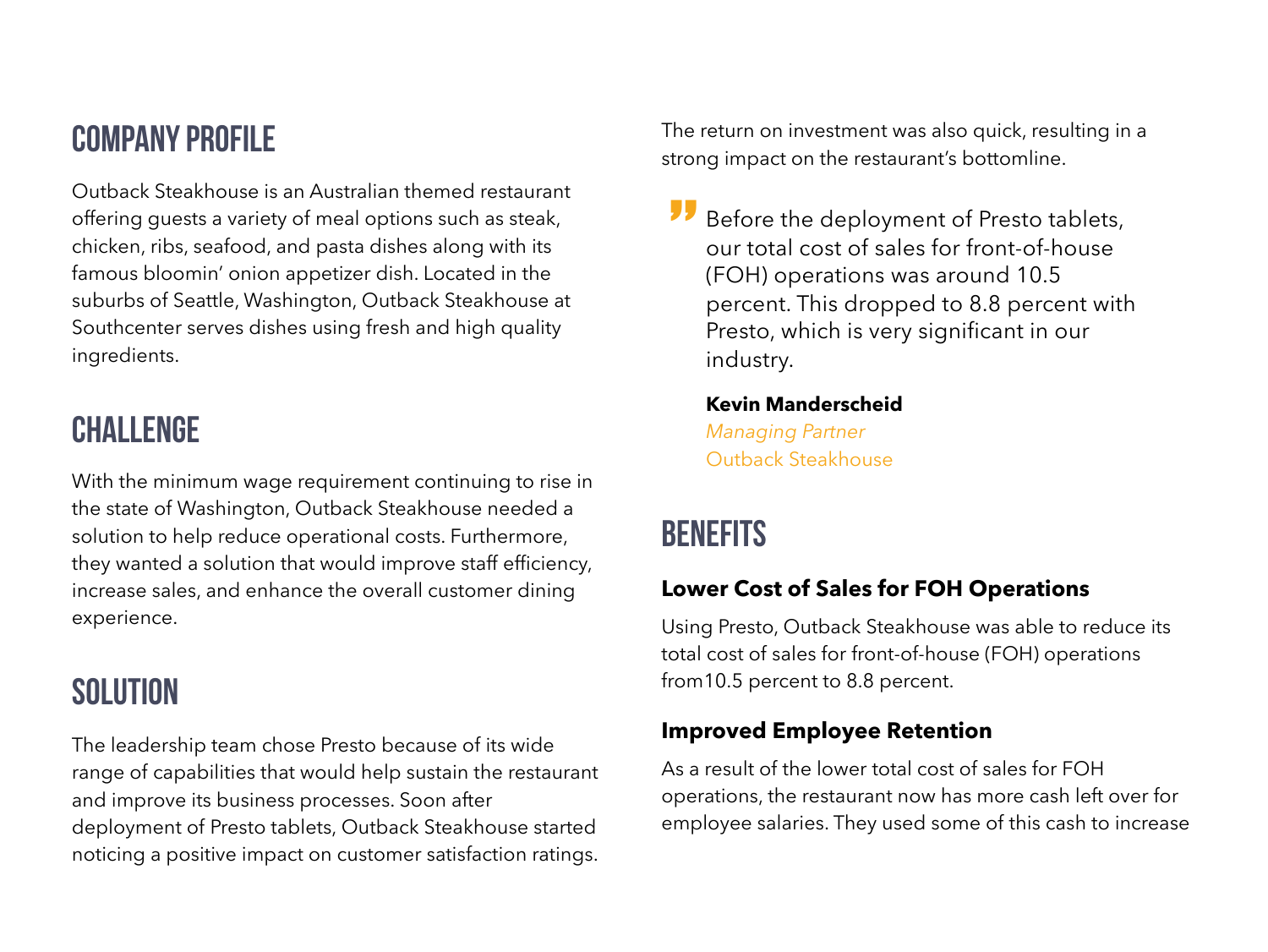cooks' wages, resulting in a reduction in employee turnover and improved satisfaction.

## **Higher Table to Server Ratio**

Outback's table-to-server ratio was 4:1 before the deployment of Presto. For some servers, the ratio now is as high as 8:1 - helping them generate more tips. Despite this increase in productivity, the restaurant is still able to serve customers at the same level of efficiency. And customers enjoy the dining experience better than before, resulting in an increase of 17 percentage points in the overall customer satisfaction score.

## **Yelpers Love Presto**

Outback Steakhouse at Southcenter saw a significant positive jump in its Yelp reviews after the deployment of Presto. Some customers even mentioned the Presto tablet in their reviews.

They have a really neat new computer like tablet on each table with games, trivia, etc. The coolest part is you can pay right at the tablet and review the bill. "<br>"<br>"

#### **Customer**

*Yelp Review* Outback Steakhouse at Southcenter

# **RESULT**

By deploying Presto, Outback Steakhouse at Southcenter has been able to slash its overall restaurant operational costs, combat rising minimum wage costs, improve the work environment for its employees, and enhance the overall customer dining experience.